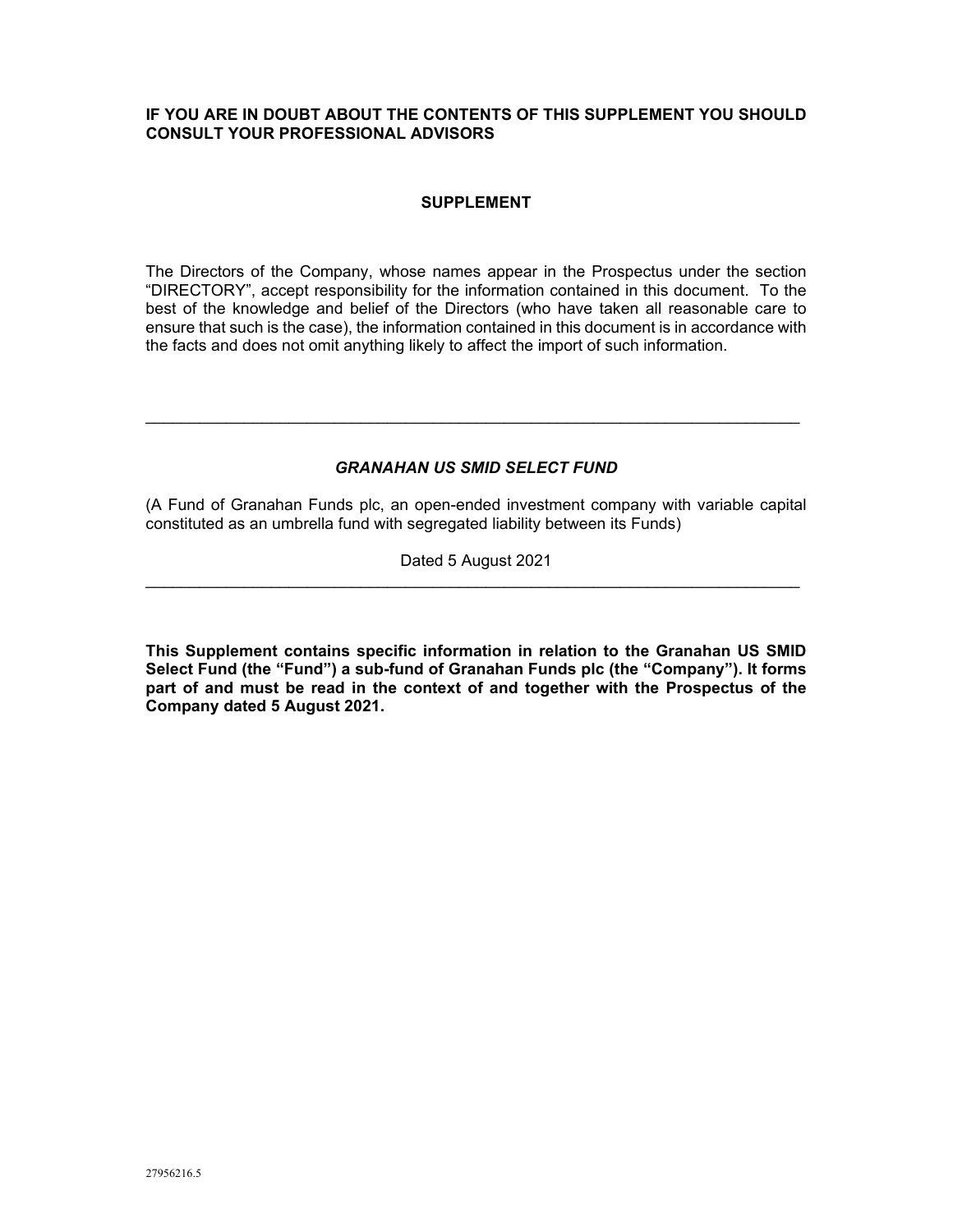# **INTRODUCTION**

This Supplement comprises information relating to the Shares of Granahan US SMID Select Fund to be issued in accordance with the Prospectus and this Supplement.

The general details set out in the Prospectus apply to the Fund save where otherwise stated in this Supplement. To the extent that there is any inconsistency between this Supplement and the Prospectus this Supplement shall prevail.

**Investors should read the section entitled 'Risk Factors' before investing in the Fund. An investment in the Fund should not constitute substantial proportion of an investment portfolio and may not be appropriate for all investors.**

### **DEFINITIONS**

**In this Supplement, the following words and phrases shall have the meanings indicated below:-**

| "Index"                | the Russell 2500™ Growth Index, an index that<br>measures the performance of the small and mid-<br>capitalisation segment of the U.S. equity universe<br>which currently has a weighted average market<br>capitalization of US\$6 billion and which has the<br>Bloomberg ticker R2500G. |
|------------------------|-----------------------------------------------------------------------------------------------------------------------------------------------------------------------------------------------------------------------------------------------------------------------------------------|
| "Comparator Benchmark" | the Index which is used as a comparator for the<br>performance of the Fund but which is not used to<br>constrain portfolio composition.                                                                                                                                                 |

Capitalised terms not otherwise defined herein have the meanings given to them in the Prospectus.

### **THE FUND**

#### **Investment Objective**

The investment objective of the Fund is to seek capital appreciation through investment in small and mid-capitalisation, dynamic and emerging growth companies.

#### **Investment Policies**

The Fund invests primarily in equity securities of small and mid-capitalisation ("**SMID Cap**") companies located in or whose businesses are closely associated with the United States.

All securities issued by SMID Cap companies in which the Fund will invest will be listed or traded on a Regulated Market and meet the conditions of a transferable security as defined in the UCITS Regulations.

The Investment Manager currently considers SMID Cap companies to be those companies with market capitalisations, at the time of purchase, within the range of the Index (the "**SMID**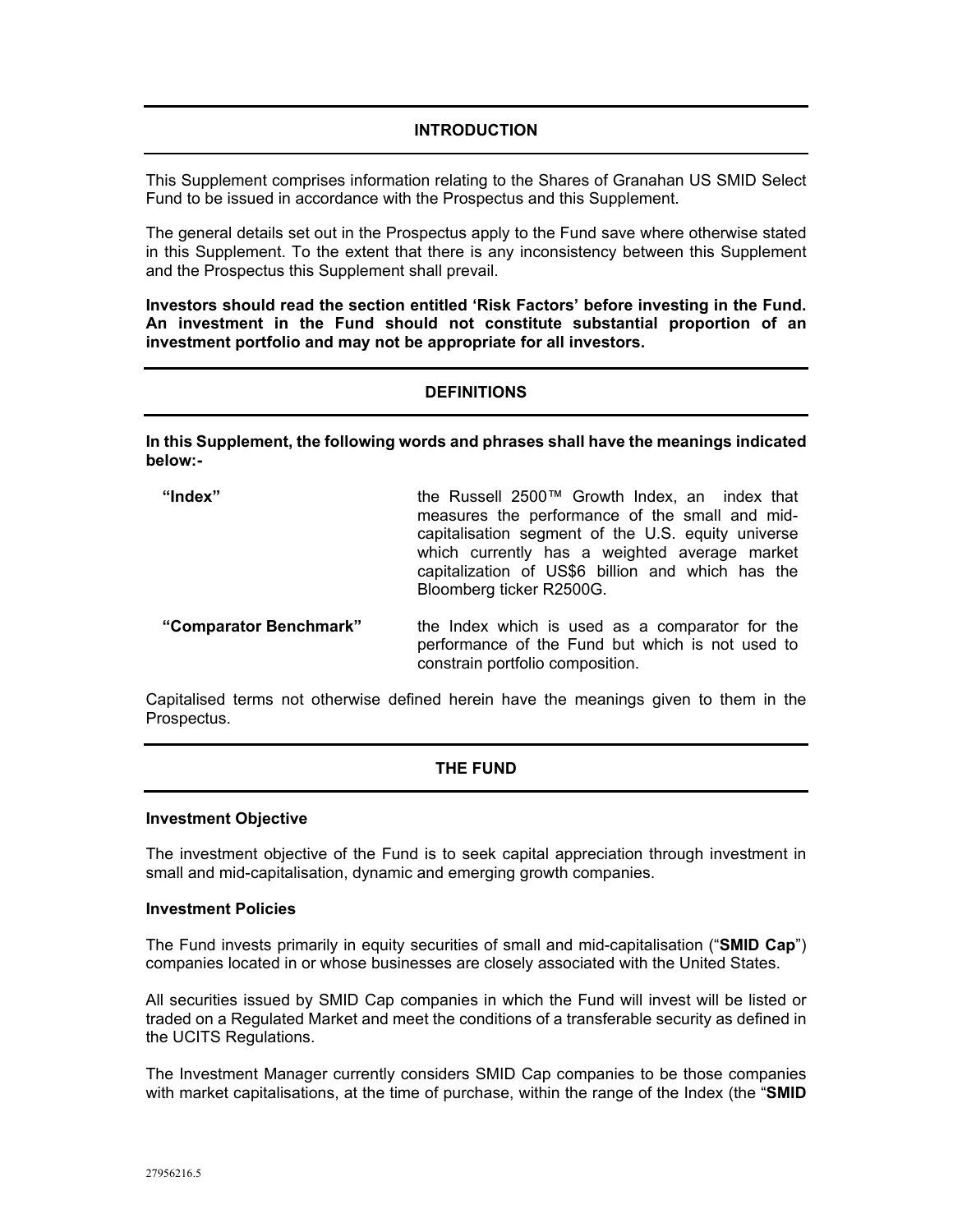**Cap Range**"). This range varies with market conditions and index balancing, but is currently between US\$3 million and US\$13.8 billion.

The Fund is not constrained by the Index and may invest up to one quarter of its assets in companies whose market capitalisation, at the time of purchase, falls outside the SMID Cap Range.

The Fund is typically invested across the sectors reflected in the Index.

Because the Investment Manager's stock selections are determined by an analysis of each individual stock, the characteristics of the Fund may differ from the overall SMID Cap Range. The Fund will typically comprise a portfolio of 40-60 stocks. The analysis focuses on determining each security's potential for appreciation or depreciation, typically including evaluation of the financial strengths and weaknesses, earnings outlook, corporate strategy, management ability and quality, and the company's overall position relative to its peer group.

The Investment Manager seeks to diversify the Fund's investment holdings to minimise risk and manage position size. The maximum investment in any one company will be 8% of the Fund's net assets at the time of purchase and may, in accordance with the UCITS Rules, be up to 10% thereafter.

While it is the intention of the Investment Manager to remain fully invested at all times, the Fund may also retain a portion of its Net Asset Value in cash or cash equivalents (which shall include, but not limited to, short-term fixed income securities including Money Market Instruments), pending reinvestment, for temporary defensive purposes or for the use as collateral, arising from the Fund's use of FDIs if this is considered appropriate to the investment objective.

The equity securities in which the Fund will invest may include ADRs and GDRs, further details of which are set out in the Prospectus.

The Fund will not invest in Underlying Collective Investment Schemes.

### *Investment Process*

With an intermediate term perspective, the Investment Manager's process focuses on identifying enterprise growth and the underlying intrinsic worth of a company.

The Investment Manager looks for companies that it believes are undervalued relative to their long-term growth prospects, and often finds these within the SMID Cap Range.

As part of its investment approach, the Investment Manager uses a fundamental, bottom up approach to source growth companies that possess large and/or unrecognized growth potential; companies that typically exhibit characteristics such as high levels of revenue and earnings growth, improving business fundamentals, strong competitive positioning, good or improving balance sheets, and proven management teams. Once companies are sourced, their business fundamentals and valuations are monitored on an ongoing basis by the Investment Manager. A position in a stock may be initiated by the Investment Manager when a company's stock is priced at an attractive valuation relative to its fundamental outlook. Stocks may be trimmed/sold by the Investment Manager based on changes in company fundamentals, deterioration of risk/reward due to price appreciation, or because a superior investment has been identified for purchase. This leads to a portfolio with 40-60 names with strong growth potential.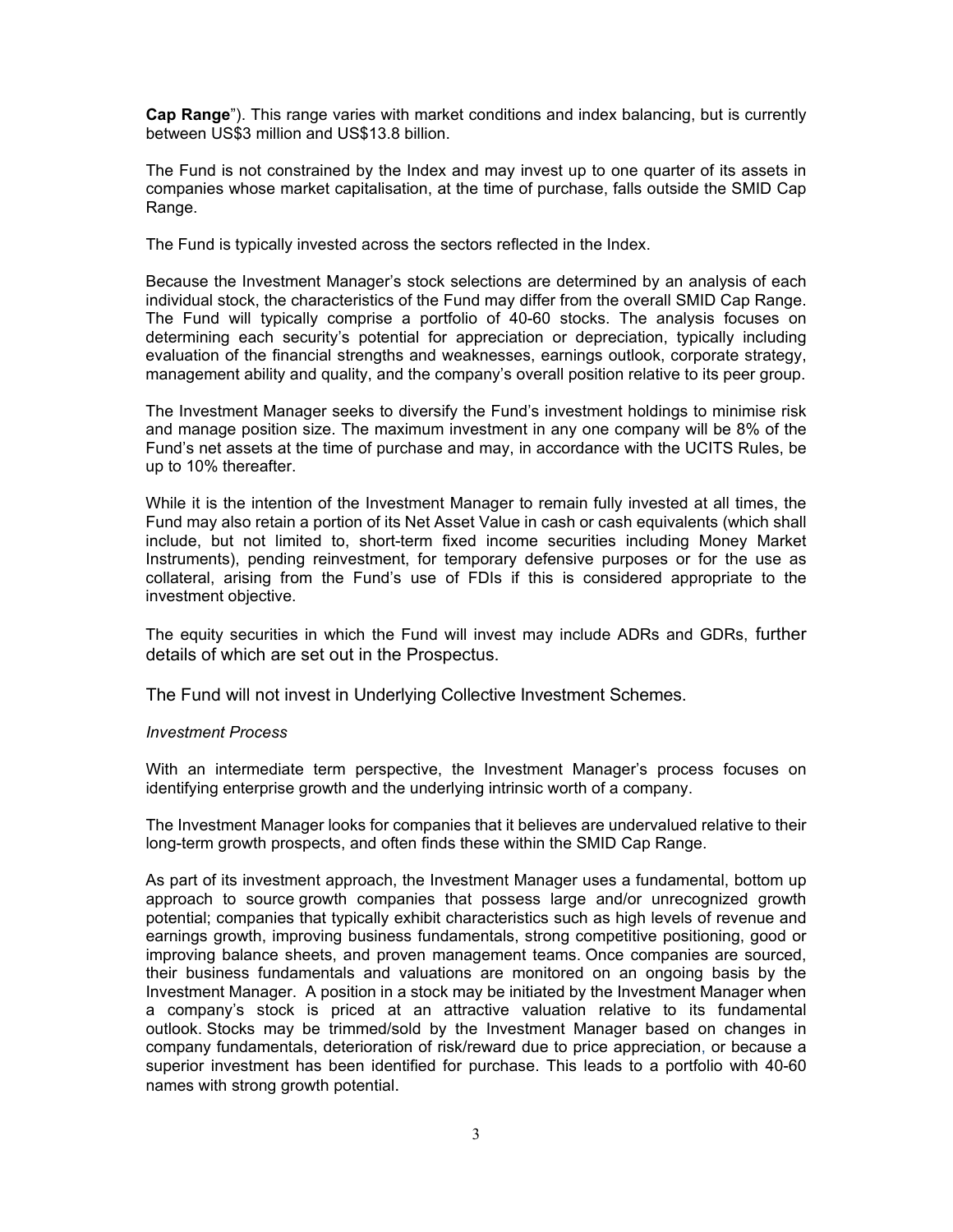### *Investment Manager*

Granahan Investment Management, Inc. ("**GIM**") has been appointed as the Investment Manager for the Company. GIM is an independent, 100% employee-owned firm founded in 1985 by investment professionals with a passion for small capitalization equity investing. Granahan Investment Management, Inc. since its founding, has remained committed to the smaller cap area of the market and has dedicated its investment expertise to serving institutional plan sponsors and family offices.

The firm has approximately US\$ 4.5 billion in assets under management with an investment team which totals seven professionals. The firm maintains its focused, dedicated and consistent approach to investing, highlighting an investment process that has been honed and proven for over 34 years.

The Fund is managed on a day to day basis by David Rose who is the Fund's portfolio manager. David Rose is a Senior Vice President, Senior Investment Officer and a Managing Director of GIM. Mr Rose joined GIM in 2015 with over 16 years industry experience, including as a portfolio manager for several highly ranked equity funds. Prior to joining GIM, most recently Mr Rose was a partner with Furey Research Partners ("**Furey Research**") in Boston, where he conducted small cap equity research for use by the firm's investment manager clients. Prior to his work at Furey Research, Mr Rose spent much of his career as a portfolio manager with American Century Investments in Kansas City, MO, before moving to Pyramis Global Advisors in Smithfield, Rhode Island to manage a new mid-cap fund. Mr. Rose received his MS in Finance from the University of Wisconsin at Madison, and his BS in Business Administration from Washington University in St. Louis, Missouri. He holds the Chartered Financial Analyst designation and is a member of the CFA Institute and the CFA Society Boston.

In addition to Mr Rose, the other investment professionals in GIM closely follow and analyse most of the companies in the Fund. In the absence of Mr Rose, these other GIM team members pick up coverage and manage the positions for the Fund.

### **Comparator Benchmark**

The Fund uses the Comparator Benchmark for performance comparison purposes only. The Fund is actively managed and is not constrained by any benchmark.

### **Use of FDI**

This section is to be read in conjunction with the section "USE OF FINANCIAL DERIVATIVE INSTRUMENTS" in the Prospectus.

Subject to the Regulations and to the conditions and limits laid down by the Central Bank from time to time, the Fund may utilise FDI. The Fund intends to use forward foreign exchange contracts to hedge currency foreign exchange risks arising for hedged Share Classes of the Fund. The leveraged exposure of the Fund through the use of FDI will not exceed 100% of the Fund's Net Asset Value, as measured using the commitment approach.

Information on FDIs used for the Fund will be included in the Company's semi-annual and annual reports and accounts. The Company will also provide information to Shareholders on request on the Risk Management Process employed by the Investment Manager on the Fund's behalf, including details of the quantitative limits applied and information on the risk and yield characteristics of the main categories of investments held on behalf of the Fund.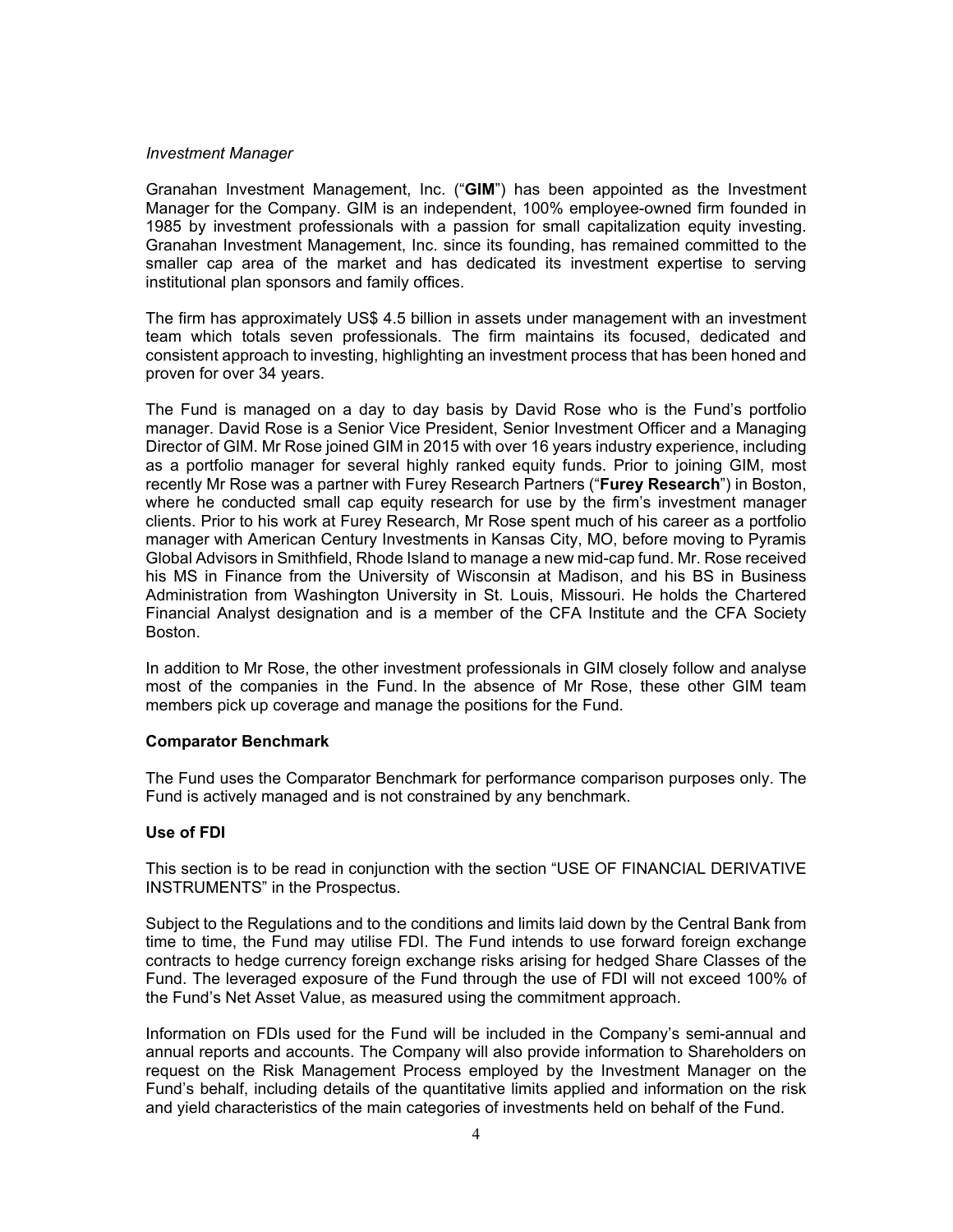### *Class Currency Hedging*

The Fund may enter into certain transactions in order to hedge the currency exposure of a particular Class designated as a hedged Class against the Base Currency for the purposes of efficient portfolio management.

While not the intention, over-hedged or under-hedged positions may arise due to factors outside of the control of the Fund. The Fund may employ such techniques and instruments provided that the level of the currency exposure hedged does not exceed 105% of the Net Asset Value of a Class. Hedged positions will be kept under review to ensure that over-hedged positions do not exceed this level and that positions materially in excess of 100% of the Net Asset Value of a Class are not carried forward from month to month. Over-hedged positions will not be permitted to exceed 105% of the Net Asset Value of the Class. All over-hedged positions will be included in the calculation of the Fund's global exposure in accordance with the UCITS Rules. Otherwise, the Fund will not be leveraged as a result of the transactions entered into for the purposes of hedging. Additionally, under-hedged positions shall not fall short of 95% of the portion of net asset value of the Share Class which is to be hedged and under-hedged positions will be kept under review to ensure it is not carried forward from month to month.

While the Fund may attempt to hedge against currency exposure at a Class level, there can be no guarantee that the value of a Class will not be affected by fluctuations in the value of the Base Currency relative to the Class Currency (if different). Any costs related to such hedging shall be borne separately by the relevant Class. All gains/losses which may be made by any Class of the Fund as a result of such hedging transactions shall accrue to the relevant Class of Shares. Hedging transactions shall be clearly attributable to the relevant Class of Shares. Any currency exposure of a Class may not be combined with or offset against that of any other Class of the Fund. The currency exposure of the assets attributable to a Class may not be allocated to other Classes. The use of Class hedging strategies may substantially limit holders of Shares in the relevant Class from benefiting if the Class Currency falls against the Base Currency and/or the currency in which the assets of the Fund are denominated.

In the case of Classes designated as unhedged Classes, a currency conversion will take place on subscription, redemption and conversion and any distributions at prevailing exchange rates. The value of a Class Currency denominated in a currency other than the Base Currency will be subject to share currency designation risk in relation to the Base Currency.

The risks attached to the use of FDI by the Investment Manager on behalf of the Fund are set out in the "INVESTMENT RISKS AND SPECIAL CONSIDERATIONS: FDI Risk" section of the Prospectus.

#### *Base Currency*

The Base Currency of the Fund is US Dollar.

#### **Investment Restrictions and Risk Management**

The general investment restrictions as set out in the "INVESTMENT RESTRICTIONS" section of the Prospectus shall apply. The Fund will only invest in assets that are permitted under the Regulations.

### **Profile of a Typical Investor and Target Market Identification**

Investment in the Fund is suitable for investors seeking capital appreciation over a long-term investment horizon and who are willing to accept a medium to high level of volatility.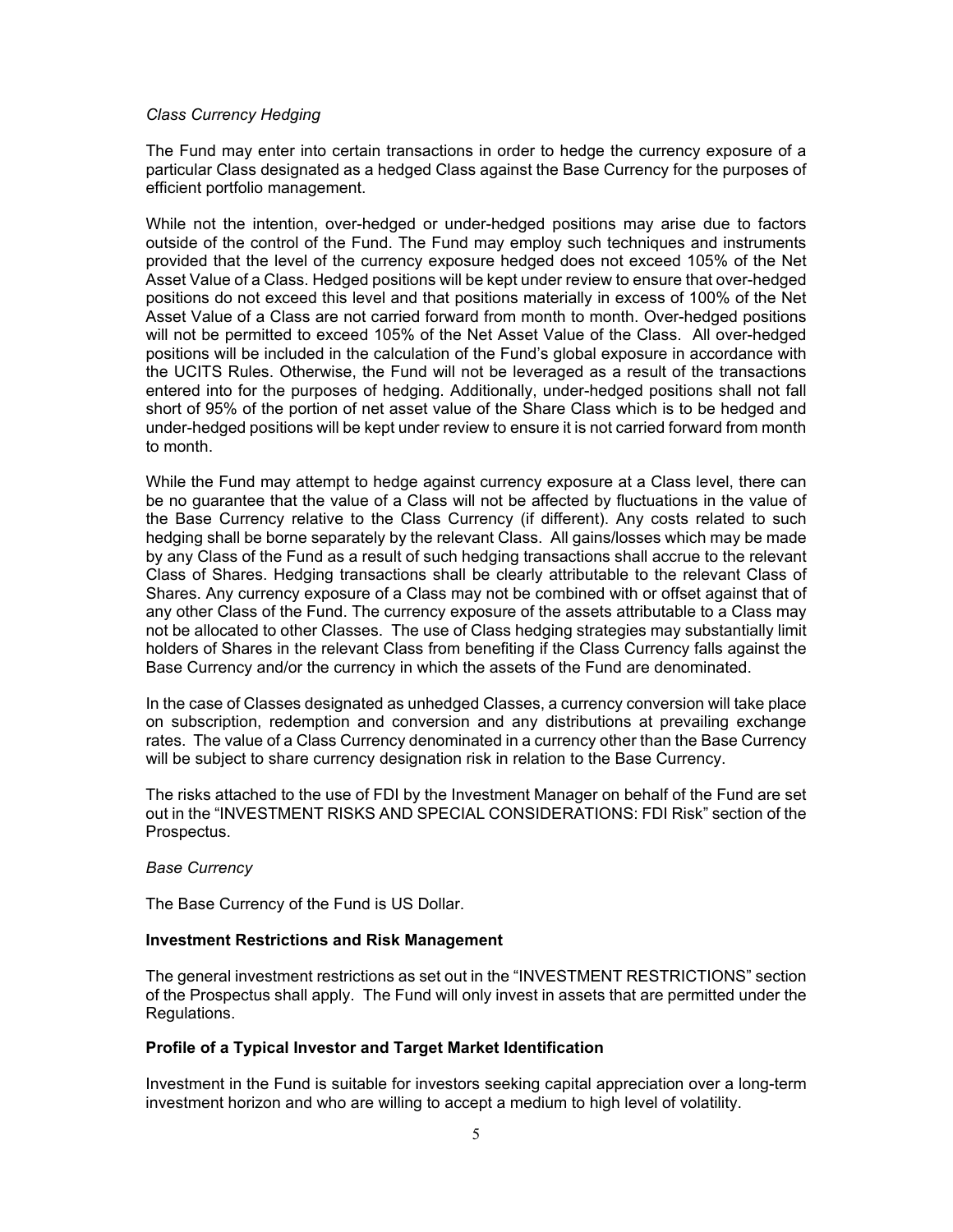The Fund is categorised as a non-complex UCITS fund vehicle. This Fund is appropriate for all investors (retail, professional clients and eligible counterparties) with a basic knowledge of the capital markets who seek to achieve capital appreciation through investment in small and mid-capitalisation, dynamic and emerging growth companies over the long term (i.e., greater than five years) as a core or component of a portfolio of investments. Investors should be prepared to bear all losses (i.e., 100% of the original investment amount). The Fund may not be compatible for investors outside the target market or those that are not able to bear all losses with respect to their investment. The Fund is available through all distribution channels (e.g., investment advice, portfolio management, non-advised sales and pure execution services).

## **RISK FACTORS**

Investment in the Fund carries with it a degree of risk including, but not limited to, the risks described in the "INVESTMENT RISKS AND SPECIAL CONSIDERATIONS" section of the Prospectus. The Investment Manager considers that the risk factors which are described in the Prospectus, are relevant to an investment in the Fund.

In particular, the attention of investors is drawn to the following risk factors: Small Capitalisation Company Risk; Equity Investments Risk; Issuer Concentration Risk; Liquidity Risk; and Dependence on Key Personnel.

These investment risks are not purported to be exhaustive and potential investors should review the Prospectus and this Supplement carefully and consult with their professional advisers before making an application for Shares. There can be no assurance that the Fund will achieve its investment objective.

# **FEES AND EXPENSES**

**The Fund shall bear its attributable portion of the fees and operating expenses of the Company. The fees and operating expenses of the Company are set out in detail under the heading "Fees and Expenses" in the Prospectus.** 

## **DIVIDENDS AND DISTRIBUTIONS**

The Directors intend to declare a dividend in respect of the Shares which are identified as Distributing Classes. The Directors intend to declare a dividend quarterly in respect of the Distributing Classes in March, June, September and December.

In relation to each of the Accumulating Classes in the Fund, income and profits will be accumulated and reinvested in the Fund on behalf of the Shareholder.

## **SUBSCRIPTIONS**

**Issue of Shares**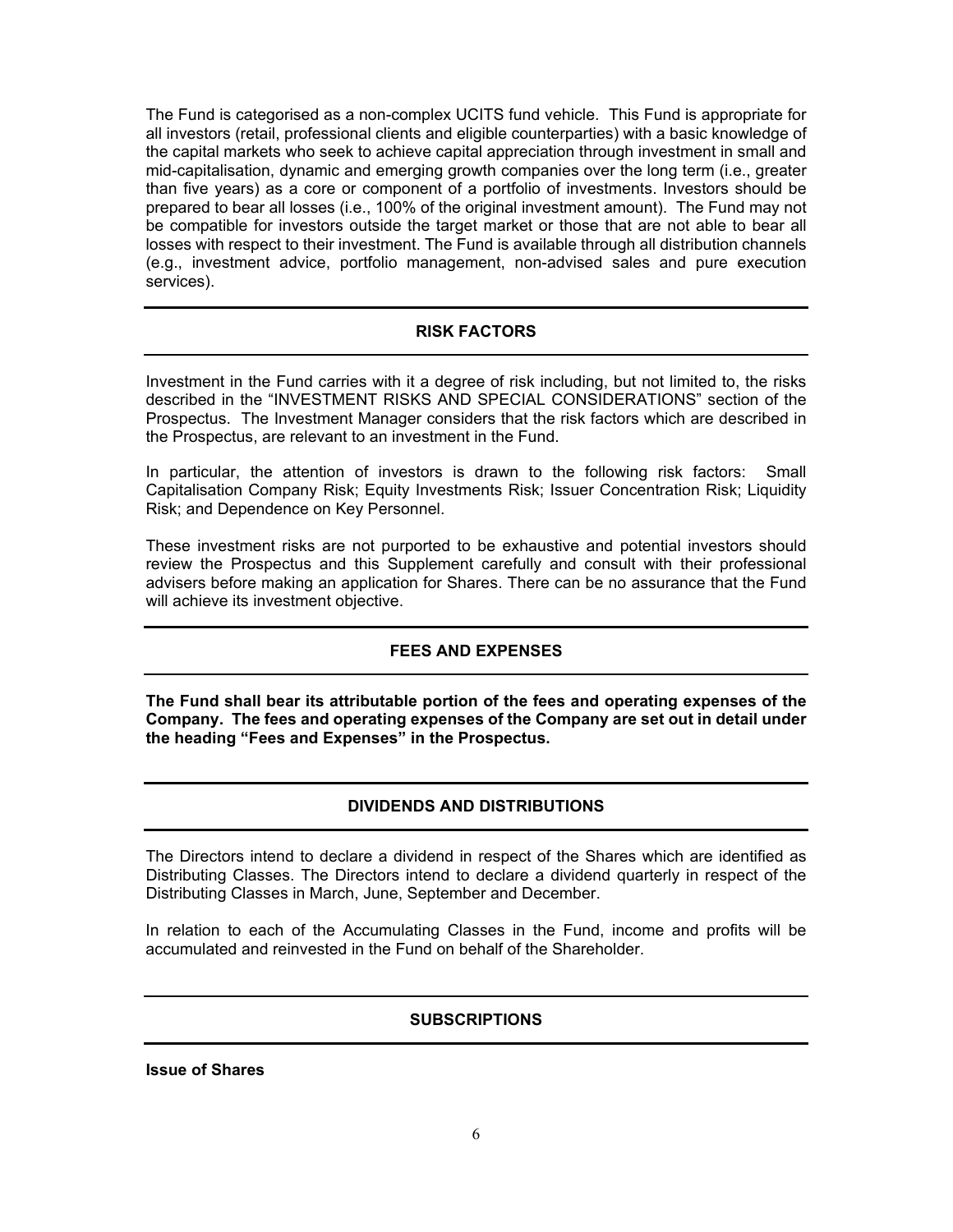Full details on how to purchase Shares are set out in the "ADMINISTRATION OF THE COMPANY: Subscription Procedure" section of the Prospectus.

Details in relation to the Classes, Initial Offer Price, minimum initial investment, minimum subsequent investment, minimum holding and expense limitation are set out in the Schedule. The Directors may, in their absolute discretion, waive the minimum subscription or minimum holding requirements for the Classes.

#### **Minimum Investment and Minimum Holding**

### *Class A Shares*

The Class A Shares are offered to retail investors outside of the United Kingdom. Class A Shares are, however, also available for non-advised execution only clients and discretionary sales in the United Kingdom.

### *Class I Shares*

Class I Shares have been more specifically designed for institutional investors that are able to meet the higher minimum investment and minimum holding requirements, as described in the Schedule.

If, as a result of a redemption, the holding of a Shareholder in Class I Shares falls below the minimum holding as set out in the Schedule below, such Shareholder may be deemed to have requested the switching of the balance of its holding into the Class A Shares of the same designated currency at the discretion of the Investment Manager.

### *Initial Offer Period*

In relation to all of the Share Classes, save for Class I GBP Accumulating the initial offer period shall begin at 09.00 am (Dublin time) on 6, August 2021 and close upon the earlier of: (i) the first investment by a Shareholder in such Class; or (ii) 4:00 pm (Dublin time) on 4, February 2022 (the "**Closing Date**"). The initial offer period may be shortened or lengthened at the discretion of the Directors and notified to the Central Bank.

Investors may apply to subscribe for Shares during the initial offer period at the Initial Offer Price for each Class as set out in the Schedule. During the initial offer period, signed original Application Forms, duly completed in accordance with the instructions contained in the Application Form must be submitted by the Closing Date.

Subscription monies should be paid to the account specified in the Application Form (or such other account specified by the Administrator) so as to be received in cleared funds by the Closing Date. Any initial Application Form sent by facsimile must be confirmed promptly by receipt of an original Application Form and supporting anti-money laundering documentation.

#### *Subscriptions Following the Initial Offer Period*

Following the close of the initial offer period, all applications for Shares must be received by the Dealing Deadline in the manner set out in the "ADMINISTRATION OF THE COMPANY: Subscriptions Following the Initial Offer Period" and "Subscription Procedure" sections of the Prospectus.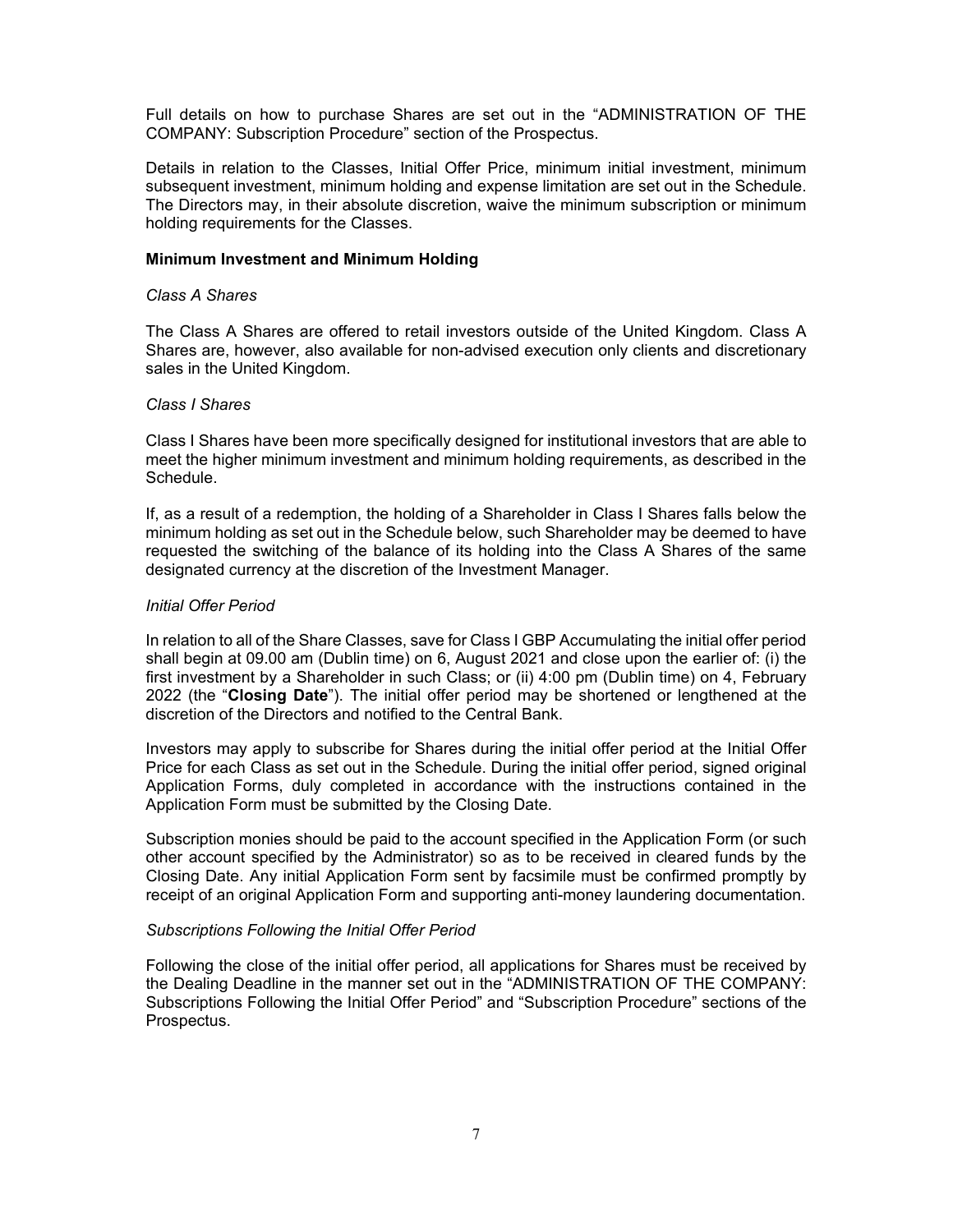# **REDEMPTIONS**

## **How to Redeem Shares**

Shares in the Fund may be redeemed on every Dealing Day at the Net Asset Value per Share of the relevant Class subject to the procedures, terms and conditions set out in the "ADMINISTRATION OF THE COMPANY: How to Redeem Shares" sections of the Prospectus.